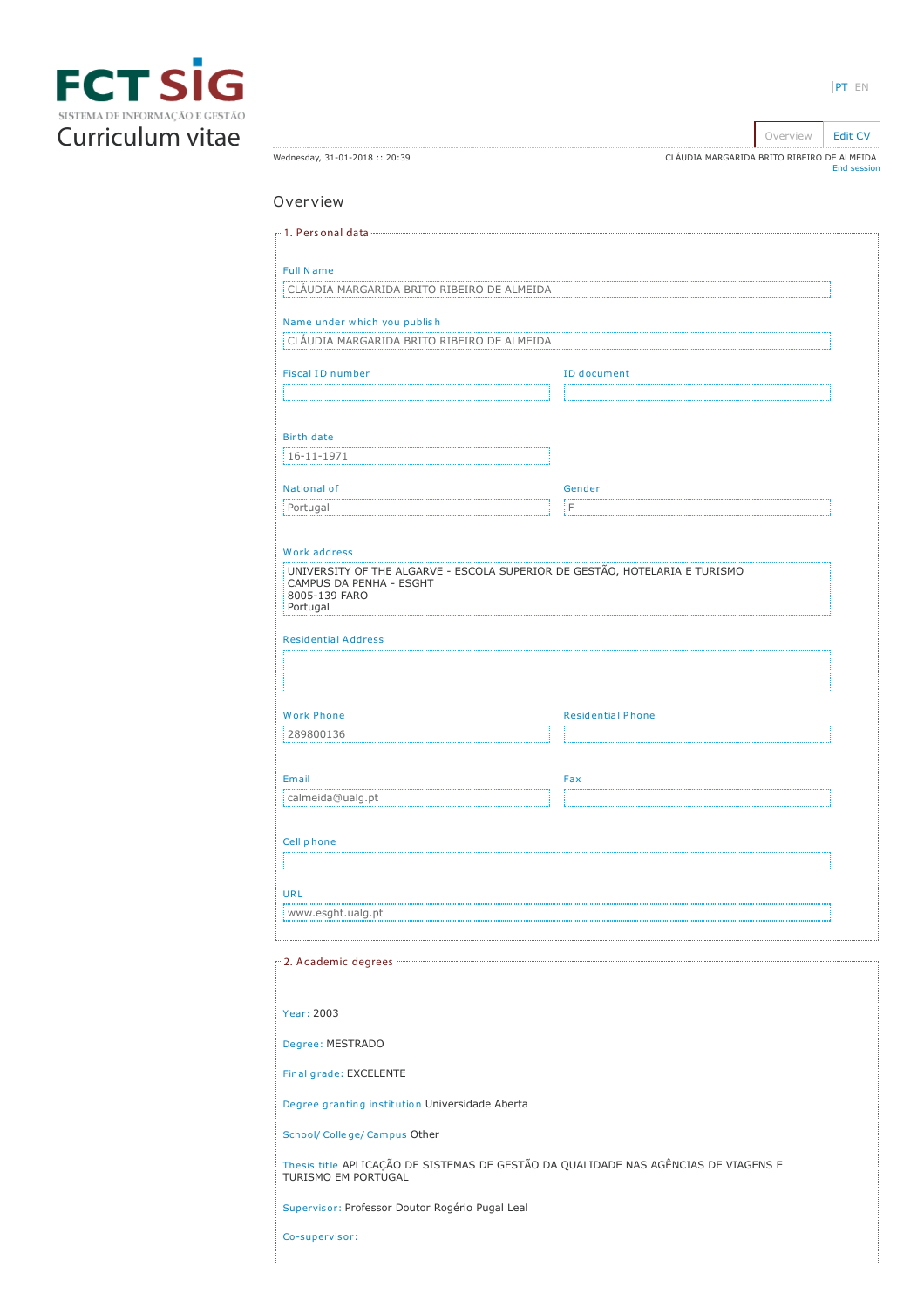| <b>Scientific area QUALIDADE</b>                                                                   |
|----------------------------------------------------------------------------------------------------|
| <b>Number of curricular years 2</b>                                                                |
| Program title Gestão da Qualidade nos Serviços                                                     |
| <b>Year: 1996</b>                                                                                  |
| <b>Degree: LICENCIATURA</b>                                                                        |
| Final grade: 14                                                                                    |
| Degree granting institution Universidade do Algarve                                                |
| <b>School/College/Campus Other</b>                                                                 |
| Thesis title A Abertura de uma Agência de viagens na ESGHT - Universidade do Algarve               |
| <b>Supervisor: Mestre António Raiado</b>                                                           |
| Co-supervisor:                                                                                     |
| <b>Scientific area Marketing</b>                                                                   |
| <b>Number of curricular years 2</b>                                                                |
| Program title CESE em Marketing Turístico - Com equivalência a Licenciatura em Marketing Turístico |
| <b>Year: 1994</b>                                                                                  |
| <b>Degree: BACHARELATO</b>                                                                         |
| Final grade: 14                                                                                    |
| Degree granting institution Universidade do Algarve                                                |
| <b>School/College/Campus Other</b>                                                                 |
| <b>Thesis title Sem tese</b>                                                                       |
| <b>Supervisor:</b>                                                                                 |
| Co-supervisor:                                                                                     |
| <b>Scientific area Turismo</b>                                                                     |
| <b>Number of curricular years 3</b>                                                                |
| <b>Program title Turismo</b>                                                                       |
| <b>Year: 2009</b>                                                                                  |
| <b>Degree: DOUTORAMENTO</b>                                                                        |
| <b>Final grade: Muito Bom</b>                                                                      |
| Degree granting institution Universidade de Aveiro                                                 |
| <b>School/College/Campus Other</b>                                                                 |
| Thesis title Aeroportos e Turismo Residencial. Do conhecimento às estratégias                      |
| <b>Supervisor: Ana Maria Ferreira</b>                                                              |
| <b>Co-supervisor: Carlos Manuel Costa</b>                                                          |
| <b>Scientific area Turismo</b>                                                                     |
| Program title Doutoramento em Turismo                                                              |

Período Cargo, categoria ou actividade Instituição 14-7- 1997 a 17-9- 1997 NINHO DE EMPRESAS - FARO 01-10- 1997 a CONSULTORA PARA A ÁREA DA REALIZAÇÃOD E EVENTOS/Events Consulting SOCIEVENTOS, ORGANIZAÇÃO E REALIZAÇÃO DE EVENTOS. LDA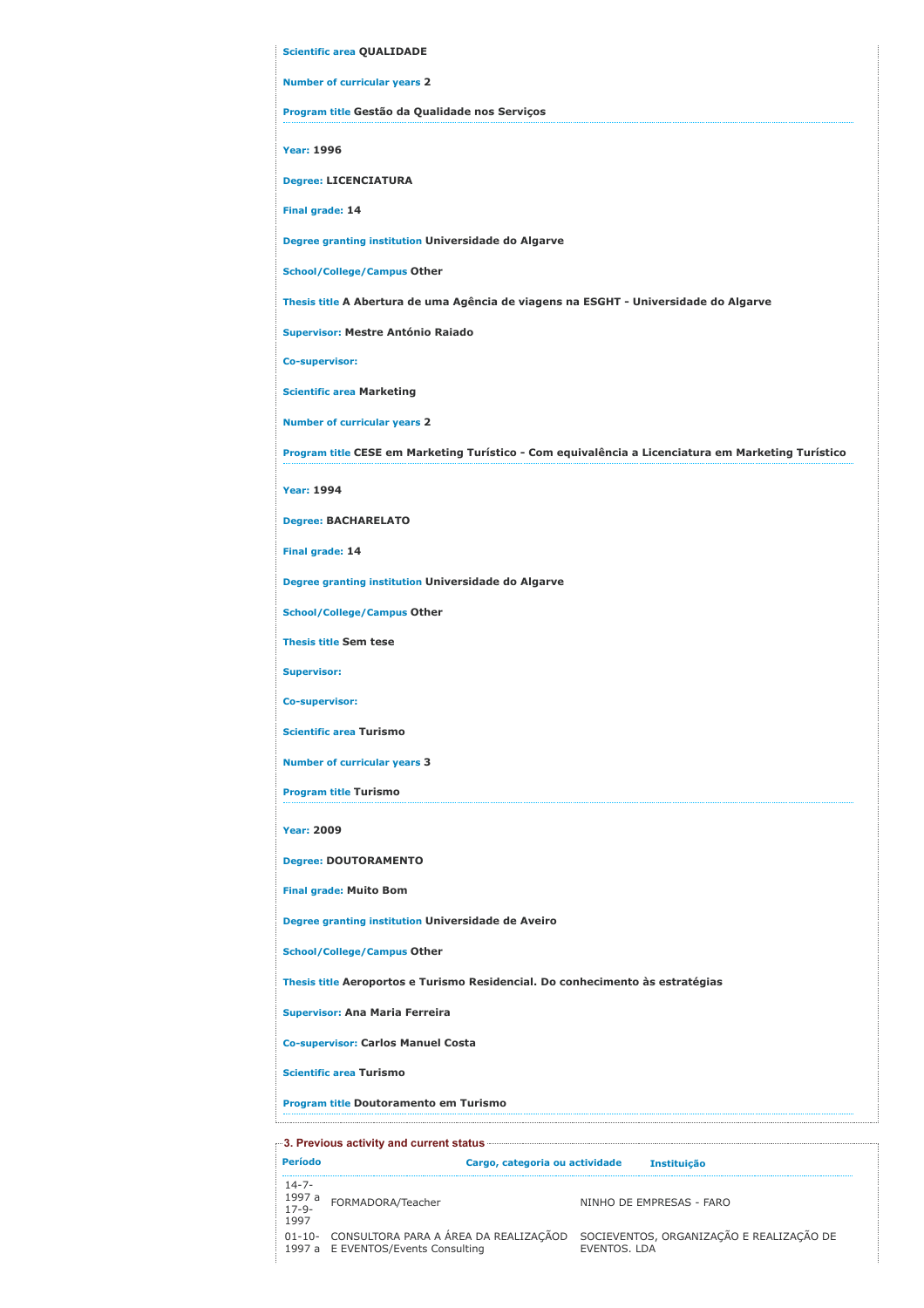| $20 - 2 -$<br>2000                          |                                                                                                                                                        |                                                                                                                                                              |
|---------------------------------------------|--------------------------------------------------------------------------------------------------------------------------------------------------------|--------------------------------------------------------------------------------------------------------------------------------------------------------------|
| $01 - 4 -$<br>2000a<br>$30 - 3 -$<br>2004   | CONSULTORA DE QUALIDADE PARA AGÊNCIAS<br>DE VIAGENS/Travel agency consulting                                                                           | CONSEQUÊNCIA, CONSULTORIA E FORMAÇÃO PARA A<br><b>OUALIDADE</b>                                                                                              |
| $01 - 12 -$<br>1994 a<br>$14 - 7 -$<br>1996 | TÉCNICA DE TURISMO/Tourism Technician                                                                                                                  | MILTOURS, VIAGENS E TURISMO                                                                                                                                  |
| $15 - 7 -$<br>1996 a                        | Since 15-07-1996 until today - Professor at<br>Tourism, Hospitality and Social Sciences<br>Department at University of the Algarve with<br>Exclusivity | ESCOLA SUPERIOR DE GESTÃO, HOTELARIA E<br>TURISMO - UNIVERSIDADE DO ALGARVE/ School of<br>Management, Hospitality and Tourism - University of<br>the Algarve |

## 4. Area of scientific activity

MAIN AREA OF RESEARCH: Tourism and Air Transport 

5. Present research interest

#### Domain of specialization

Specialization in Tourism and Air Transport and their connection to the development of tourism destinations.

Analysis of the importance of air transport accessibilities to the development of residential tourism in European tourism destinations.

## Current research interests

Two main areas of investigation:

- Airlines business model and their implications on airports operations; - Residential tourism in mature tourism destinations. Importance of the air transport accessibilities.

#### Other professional interests/activities

Member od national and international networks

Reviewer of national and international journals and Conferences;

Guest Editor:

-Journal of Spatial and Organizational Dynamics – Special Issue "Residential tourism" – 12/2018; "Air Transport<br>and Tourism Dynamics" – 12/2017 and "Air Transport" - 12/2015;<br>-OMNIA – "Universal Accessibilities" – 04/2017

External advisor of MARIE SKLODOWSKA-CURIE Action Projects [Social Sciences] - InterTalentum Postdoctoral Projects (12/2016):

– URBANITE - Post-crisis urban governance transformations in Southern Europe: a comparativist approach<br>– UClaSS – University Classroom structure for promoting self-regulated learning<br>– EDUSPAIN - Developing Curricula in Ed

COST ACTION - External advisor in Transport projects: -High speed rail, tourism and attractiveness [OC2015 – 1 – 19858] (06/2015)

## 6. Experience as scientific adviser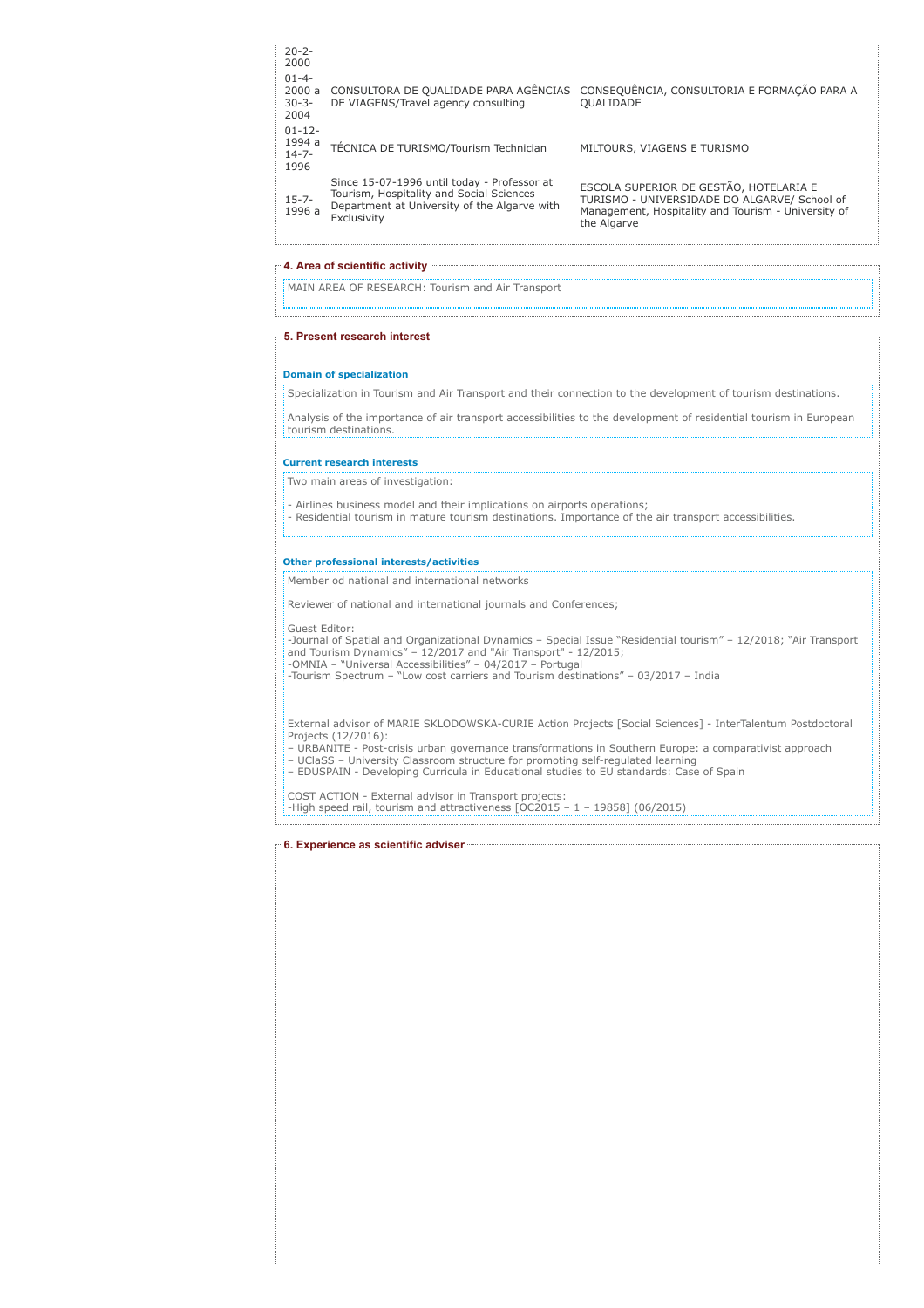#### PhD - Concluded

MAFALDA PATULEIA (2010/2013). O Turismo residencial no Pólo de desenvolvimento turístico do Oeste. Motivações e Práticas Doutoramento em Turismo, Faculdade de Economia, Universidade do Algarve (Orientadora: Professora Doutora Ana Maria Ferreira, Universidade de Évora e Co-orientador; Professor Doutor Pedro Gouveia, Universidade do Algarve);

## Working in progress

AUGUSTO CORREIA (2014/…). Transporte aéreo e alianças estratégicas. O caso da TAP. Doutoramento em Geografia – Vertente Geografia Humana, Universidade de Coimbra. Orientação conjunta com a Doutora Fernanda Cravidão da Universidade de Coimbra;

## MASTERS

#### Concluded Master thesis:

- FERNANDA DUEIRE (2017). Turismo Acessível. Boas práticas, desenvolvimento e desafios na Região do Algarve. Mestrado em Direção e Gestão Hoteleira – Escola Superior de Gestão, Hotelaria e Turismo, Universidade do Algarve, 19 de janeiro de 2017

- ANA RUTE XAVIER RALHA SIMÕES (2016) O Turismo Sénior e a Animação Sociocultural: Um estudo exploratório em empreendimentos turísticos no Algarve. Mestrado em Gerontologia Social, Escola Superior de Educação e Comunicação, Universidade do Algarve, 12 de dezembro de 2016;

- NATALYA MANTUR (2016) Emirates: Airline company or a global lifestyle brand. Mestrado em Direção e Gestão Hoteleira, Escola Superior de Gestão, Hotelaria e Turismo, Universidade do Algarve, 27 de janeiro de 2016;

- LUIS RODRIGUES (2014). Os novos desafios dos Aeroportos no Século XXI. O caso do Aeroporto de Faro. Mestrado em Marketing, Faculdade de Economia, Universidade do Algarve, 19 de setembro de 2014; - MARTA RODRIGUES (2013). Turismo e transporte aéreo: o novo paradigma das low-cost. Mestrado em Gestão

Estratégica de Destinos Turísticos, Escola Superior de Hotelaria e Turismo do Estoril - ANABELA CRUZ (2012). Gestão do Conhecimento e Marketing Interno: estudo empírico em organizações hoteleiras. Mestrado em Gestão de Organizações Turísticas – Faculdade de Economia, Universidade do Algarve; - LEOMENA CABRITA (2012). Análise da Presença on-line dos hotéis da Madeira e Porto Santo. Mestrado em

Gestão de Organizações Turísticas – Faculdade de Economia, Universidade do Algarve; - FÁBIO SANTOS (2012). Perfil do Turista de neve na Serra da Estrela. Mestrado em Gestão de Organizações

Turísticas – Faculdade de Economia, Universidade do Algarve; - MARTA ROCHA (2011). Análise da Presença online dos hotéis do barlavento algarvio. Mestrado em Gestão de Organizações Turísticas – Faculdade de Economia, Universidade do Algarve.

#### Work in progress

- PAULA PONTES (2017/...). As companhias aéreas e baixo custo e as rotas domésticas. O caso da Ryanair.<br>Mestrado em Turismo – Escola Superior de Gestão, Hotelaria e Turismo, Universidade do Algarve;<br>- MARIBEL DOMINGOS (201

satisfação dos turistas. Mestrado em Turismo - Escola Superior de Gestão, Hotelaria e Turismo, Universidade do Algarve:

- NATHALIA HIGUERA (2017/…). Disabled and reduced-mobility passengers´ satisfaction on facility and staff services in Faro Airport, Portugal. Mestrado em Tourism Organizations Management, Faculdade de Economia, Universidade do Algarve

- CLÁUDIA MOURA (2016/…). Operações de Comidas e Bebidas na Hotelaria de 5 estrelas. Caso de Estudo do Hotel Hilton Vilamoura. Mestrado em Direção e Gestão Hoteleira – Escola Superior de Gestão, Hotelaria e Turismo, Universidade do Algarve;

#### 7. Participation in R&D projects

Participação em projectos de investigação (coordenador/membro de equipas)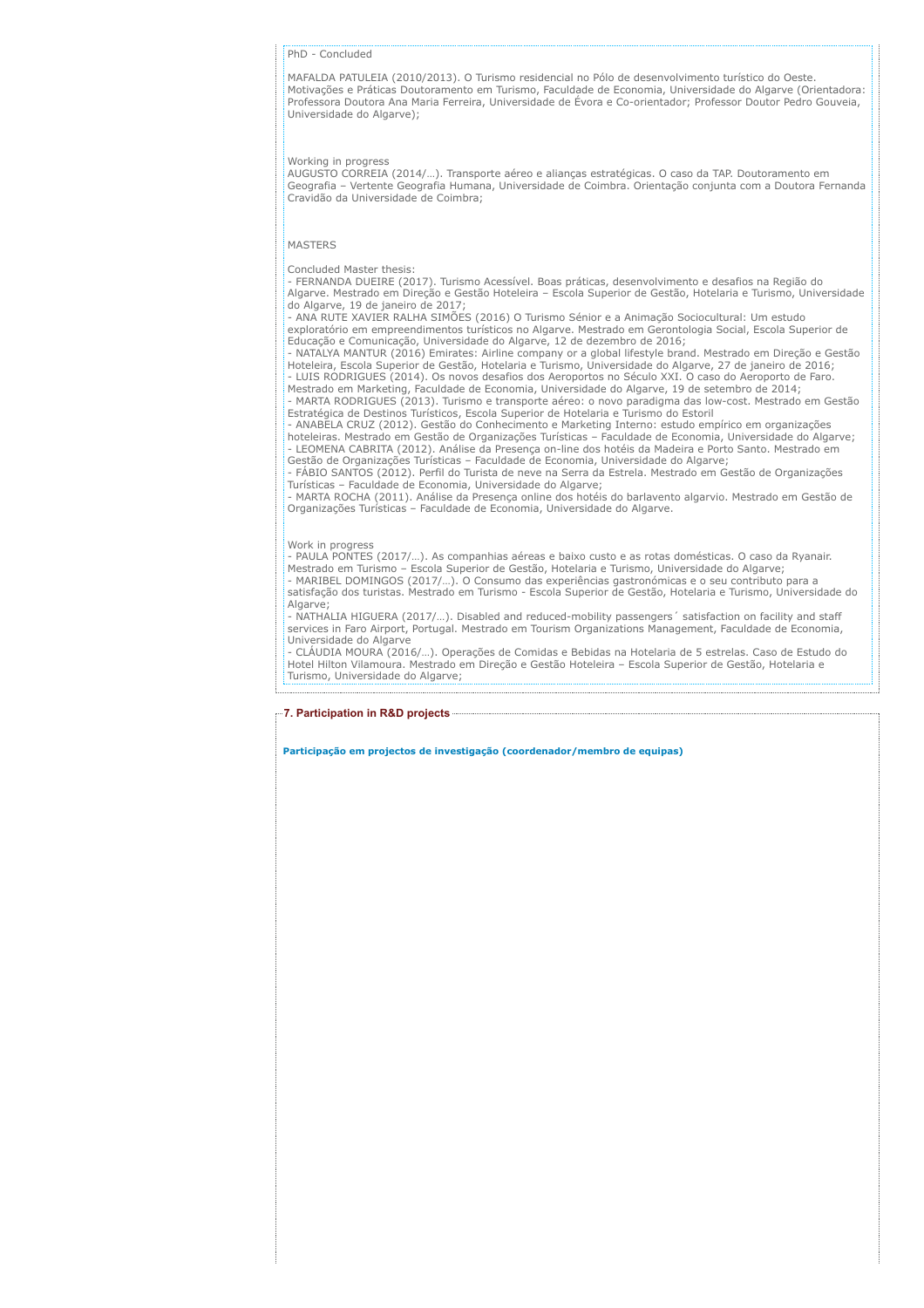#### INTERNATIONAL PROJECTS

- SHARE ECONOMY - DAAD – University Dialogue with the South of Europe COORDINATION: German Academic Exchange Program, DAAD.

DETAILS: From 01/01/2017 to 31/12/2017

PARTNERS: University of Applied Sciences, Pforzheim (Alemanha); Universidad Autónoma de Madrid (Espanha);

Universidade do Algarve, Faro, Portugal FUNDING: Akademischer Zukunftsfonds Südeuropa, Germany

INVESTIGATORS: Kerstin Bremser (Germany); Maria del Mar Alonso Almeida (Spain); Cláudia Ribeiro de Almeida (Portugal)

MAIN TOPIC OF DISCUSSION: Sharing Economy – Collaborative Consumption: Current trends and visions in key economic areas for Germany and Southern Europe.

- COST ACTION – TU 1305 – Transport and Urban Development - Social networks and travel behaviour (http://www.tu1305.eu/) COORDINATION: Professor Pnina Plaut (Israel) SUB COORDINATION: Professor Bridgette Wessels (UK)

DETAILS: From 24/03/2014 to 23/03/2018

PARTNERS: 96 professors from 31 countries (30 from Europe + Israel)

- TOURMEDASSETS: "Enhancing the growth potential of coastal tourism concentration through an innovative,<br>green and inclusive mobilization of Med area local assets". Project coordinated by University of Veneza. Others<br>membe 2014/May 2015).

NATIONAL PROJECTS

- COOKING VACATIONS (2017/2018)

Since december 2017, coordinator of the study "Culinary and enology tourism". Project sponsored by Horizonte 2020 Funds (Portugal);

- ACCES4ALL (2017/2019)

Since October 2017, member of the study ACCESS4ALL – Accessibilities for all in tourism. Project funded by Portuguese Government. Project nº23700 (Portugal 2020/Programa Operacional CRESC Algarve 2020, AAC n.º 02/SAICT/2016) -

eTourism & Travel Lab (2017/2019) Since October 2017, member of the study eTourism & Travel Lab - Profile and Trends of Human Capital in the Tourism Sector. Project funded by Portuguese Government. Projecto nº23622 (Códe:02/SAICT/2016, Portugal 2020 - Projetos de Investigação Científica e Desenvolvimento Tecnológico Co-Promoção no SAICT/45/2016/02)

- STRATEGIC MARKETING PLAN – ALGARVE TOURISM BOARD (2015/2017) Coordinator of the Tourism Strategic Marketing Plan between March and December 2014

# 8. Prizes and awards received

# Year **Name of the prize or award** Promoting entity

# 9. Published works

#### Teses

"The importance of total quality management in travel agencies" Master Degree in Total Quality Management in Services

Universidad Politécnica da Cataluña with Recognition of University Aberta of Lisbon

"Aplicação de Sistemas de Gestão da Qualidade nas Agências de Viagens e Turismo em Portugal", sob orientação do Professor Doutor Rogério Puga Leal (Universidade Nova de Lisboa). Dissertação apresentada no âmbito do Programa de Mestrado em Gestão da Qualidade Total nos Serviços, da Universidade Politécnica da Catalunha. (Com reconhecimento posterior pela Universidade Aberta). Defesa no dia 31 de Agosto de 2001. "Airports and Residential Tourism. From knowledge to strategies" (in portuguese) University of Aveiro - PhD in Tourism.

Cláudia earned a PhD Business Scholarship from Portuguese Government and from ANA, Portuguese Airports. During 2 years she joined the Marketing Department of Faro Airport (Feb.2007- Fevb.2009)

"Aeroportos e Turismo Residencial. Do conhecimento às estratégias". Tese de Doutoramento realizada para obtenção do Grau de Doutora em Turismo pela Universidade de Aveiro sob a orientação da Doutora Ana Maria Ferreira e co-orientação do Doutor Carlos Costa. Defesa no dia 25 de Junho de 2009

**Livros (autor)**<br>Almeida, C.(2010). "Airports and Residential Tourism. From knowledge to strategies". Editorial Novembro, Portugal [Portuguese];

"Aeroportos e Turismo Residencial. Do conhecimento às estratégias". Editorial Novembro. Colecção Nexus, nº30.

#### Livros (editor)

Almeida, C; Almeida, C.; Serra, F.; Santos, J. e Águas, P (2013). "Tourisms: Mobilities and territories", TMS Conference Series, Escola Superior de Gestão, Hotelaria e Turismo da Universidade do Algarve [Portuguese];

Carla Almeida; Cláudia Almeida; Francisco Serra; José Santos e Paulo Águas (2013) Turismos: Mobilidade e Territórios, TMS Conference Series, Escola Superior de Gestão, Hotelaria e Turismo da Universidade do Algarve; Capítulos de livros

Cláudia Almeida, Ana Maria Ferreira e Carlos Costa, A operação das companhias aéreas de baixo custo no Aeroporto de Faro (1996-2006)[The operation of Low cost carriers in Faro Airport (1996-2006)]; In Matias, A. e Sardinha, R. (Editores)(2009), Avanços em Economia e Gestão do Turismo – Novas tendências, sustentabilidade e desenvolvimento regional. Instituto Piaget, 25-40;

Cláudia Almeida, Ana Maria Ferreira e Carlos Costa, O processo de decisão aplicado à compra de uma segunda habitação num destino turístico. O caso do mercado britânico no Algarve [The decision making process applied<br>to a second home buying. Case study of the british market]; In Santos, J. (Coordenador de edição) (2009), Turismo e Gestão: Inovação e Empreendedorismo no contexto da economia empresarial. Fundação para o Desenvolvimento da Universidade do Algarve, 129-136;

Cláudia Almeida, Ana Maria Ferreira e Carlos Costa, El proceso de decisión aplicado a la compra de uma vivienda secundaria en un destino turístico. El caso del mercado britânico en Algarve; In Mazón, T.; Huete, R. e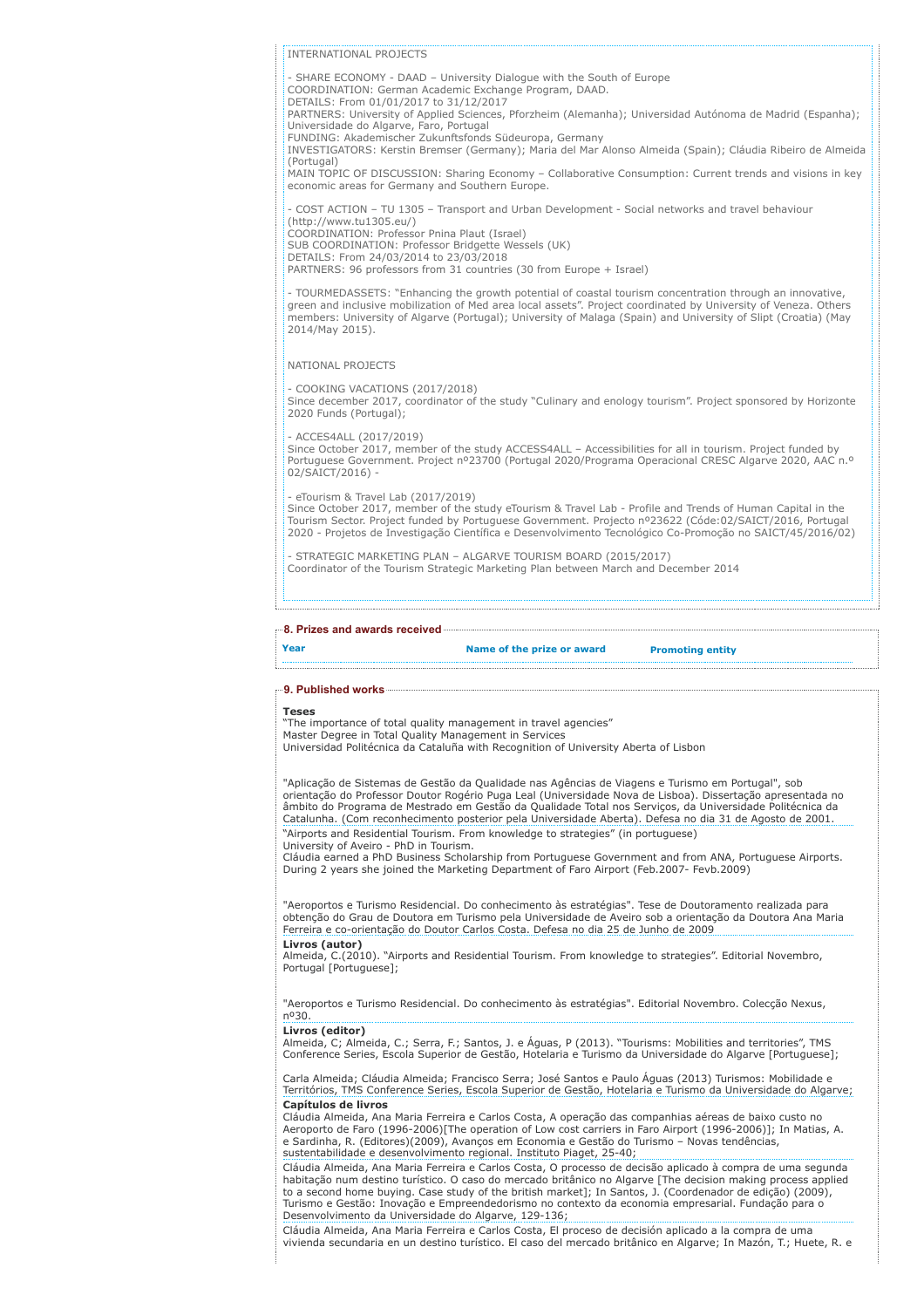Mantecón, A. (editores) (2009), Turismo, urbanización y estilos de vida – las nuevas formas de movilidad residencial. Editora Icaria, 97-108;

Cláudia Almeida, Ana Maria Ferreira e Carlos Costa (2011). A importância da segunda habitação em destinos maduros. O Caso do Algarve [The importance of second homes in mature tourism destinations]. In José Manuel Jurado Almonte (Editor). Recursos, potencialidades y modelos turísticos en el Baixo Alentejo, Algarve e província de Huelva, 395-413. Edição Universidade de Huelva;

Alexandra Rodrigues; Ana Maria Ferreira e Cláudia Almeida (2000) - Faro: a Tourist Town? A hypothesis under study. IN European Tourism University Partnership - Livro Resort Management in Europe: Case Studies and learning materials, 37-52. Continnum, Londres;

Cláudia Almeida, Airports – The importance of the integrated knowledge management in setting out strategies. Sarmento, M. e Matias, A. (2011). Economics and Management of Tourism: Tendencies and Recent Developments. Editora Universidade Lusíada, Colecção Manuais, 173-196;

Cláudia Almeida, A Importância da Coopetição no sector turístico [The importance of Coopetition in tourism sector], In Inovação em Turismo & Hotelaria (2011), 71-101, Coleção Politécnico da Guarda;

Cláudia Almeida; Ana Maria Ferreira e Carlos Costa, Aplicação de um modelo conceptual para o estudo de um produto turístico estratégico. O caso do turismo residencial [Conceptual model to analyse a strategic tourism product. Case study of residential tourism], In Imagem, património e sustentabilidade dos destinos turísticos (2012), 163-189, Grupo de Investigação em Turismo (GITUR) – Instituto Politécnico de Leiria. Editora Média XXI;

Cláudia Almeida; Ana Maria Ferreira e Carlos Costa, Turismo residencial e resorts integrados. Estratégias de rejuvenescimento em destinos maduros? O Caso do Algarve [Residential tourism and integrated resorts. Strategies of rejuvenating mature tourism destinations? Algarve Case study], In Sarmento, M. e Matias, A. (2012) Economics and Management of Tourism. Trends and Recent Developments, Editora Universidade Lusíada, 173-196,

Cláudia Almeida (2013), Transporte aéreo e Turismo residencial: O caso do Algarve [Air transport and Residential tourism. Algarve Case study] , In Lohmann, G.; Fraga, C. e Castro, R., Transportes e Destinos Turísticos: Planejamento e Gestão, Editora Elsevier, Rio de Janeiro, 136-138;

Cláudia Almeida e Carlos Costa, Transporte aéreo, aeroportos e o desenvolvimento de destinos turísticos. O caso do Algarve [Air transport, airports and tourism destinations development. Case study: Algarve], In Almeida, C; Almeida, C.; Serra, F., Santos, J. e Águas, P. (2013) Turismos: Mobilidade e Territórios, TMS Conference Series, Escola Superior de Gestão, Hotelaria e Turismo da Universidade do Algarve, 145-157; Marta Rodrigues; Cláudia Almeida e Mafalda Patuleia, Transporte aéreo e os modelos híbridos [Air transport and hybrid models], In Almeida, C; Almeida, C.; Serra, F., Santos, J. e Águas, P. (2013) Turismos: Mobilidade e Territórios, TMS Conference Series, Escola Superior de Gestão, Hotelaria e Turismo da Universidade do Algarve, 159-170;

Cláudia Almeida, Turismo residencial. Do conhecimento às estratégias [Residential tourism. From knowledge to strategies], In Costa, C.; Brandão, F.; Costa, R. e Breda, Z. (2013) Produtos e competitividade do turismo na lusofonia, Lisboa, Escolar Editora;

Cláudia Almeida (2014). Turismo residencial. Do conhecimento às estratégias [Residential tourism. From knowledge to strategies]. In Costa, C., Brandão, F., Costa, R. e Breda, Z. (Eds.). Produtos e competitividade do turismo na lusofonia. Lisboa, Escolar Editora, 257-270;

David Ramos-pérez e Cláudia Almeida (2015). Transporte aéreo y turismo en el Algarve (Portugal): más allá de la dualidad chárter-bajo coste. In Espinosa Seguí, A. (coord.), El papel de los servicios en la construcción del territorio: redes y actores, Vol 2, 543-558. Ediciones Universidad de Alicante and AGE, Alicante.

Cláudia Almeida, Carla Fraga e Vera Borges (2016). Novos desafios, estratégias e tendências para o desenvolvimento do turismo ferroviário-gastronómico no Brasil e Portugal [New challenges, strategies and

trends for the development of gastronomic trains in Brasil and Portugal]. In: Margarida Custódio Santos, Carlos Afonso, José António C. Santos, Elidomar Alcoforado & Paulo Águas (Eds.), Desafios, estratégias e tendências em turismo e hotelaria, 125-147. Faro: Universidade do Algarve. ISBN: 978-989-8472-97-7.

# Artigos em revistas de circulação internacional com arbitragem científica

Cláudia Almeida, Ana Maria Ferreira e Carlos Costa (2009). Integrated knowledge management in the tourism sector, In Pasos, Revista de Turismo e Património Cultural – Número especial - Innovación y Emprendeduría en el Sector Turístico, 7(3), 475-490 [Index: Latindex; EBSCO; Cabi Publishing; Dialnet; Doaj; Relyc; In-Recs; Antropologiasocial.org; Intute: social sciences; e-revist@as; Cindoc-Csic-Isc; Dice; Altis; Ciret] [Portuguese]; Ana Maria Ferreira e Cláudia Almeida (2005); Educação em Turismo Cultural em Portugal [Education in Cultural Tourism in Portugal]; Rede IBERTUR – Programa ALFA – União Europeia;

Cláudia Almeida e Carlos Costa (2014). A operação das companhias aéreas nos aeroportos Hub & Spoke e nas bases operacionais [Operation of Low cost carriers at Hub & Spoke airports and operational bases]. Pasos, Revista de Turismo e Património Cultural, 12 (4), 765-775 [INDEX: LATINDEX; Redalyc; DOAJ; ERIHPLUS; EBSCO Host; ISOC; Dialnet; CIRET; CAB Abstracts (Cabi Publishing); REbium; E-Revistas; Suncat; JISC Journal Archives; COPAC; Master Journals List];

LÓPEZ-BONILLA, J., LÓPEZ-BONILLA, L., SERRA, F. E ALMEIDA, C. (2015) Efeitos das atitudes em relação à atividade física e aos desportos relativamente ao desempenho académico dos estudantes universitários espanhóis e portugueses. Revista Iberoamericana de Psicologia del Ejercicio y el Deporte, 10 (2), 275- 284 [ISSN 1886-8576] [INDEX: SCOPUS; ERIHPLUS; EBSCO; LATINDEX; SJR (Scimago JOurnal & Country Rank); Redalyc; DICE; Resh; In-Recs; Psicodoc; Dialnet; CRUE; Open DOor; Redib];

Vânia Costa e Cláudia Almeida (2015). Low cost carriers, local economy and tourism development at four portuguese airports. A model f Cost-benefit analysis. Journal of Spatial and Organizational Dynamics, Volume III, Issue 4, 245-261. ISSN: 2183-1912 [INDEX: LATINDEX; Repec; DOAJ; Emerging Sources Citation Index]; Vânia Costa; Oscarina da Conceição e Cláudia Almeida (2017). Air transport and tourism destinations. The case of Oporto airport and Portugal's Northern Region. Tourism Spectrum, 3 (1), 41-49; Cláudia Almeida e Vânia Costa (2017). The dynamics of a Low cost carrier business model. Tourism Spectrum, 3 (1), 1-13;

Raphael Gomes; Hugo Pinto e Cláudia Almeida (2017). Second home tourism in the Algarve: The perception of public sector managers. Revista Brasileira de Pesquisa em Turismo, 11(1), 197-217. DOI: http://dx.doi.org/10.7784/rbtur.v11i2.1246 (Edição em Inglês) [INDEX: DOAJ; EBSCOHOST; SPELL (Scientific periodicals eletronic library); SCIELO];

Raphael Gomes; Hugo Pinto e Cláudia Almeida (2017). Turismo residencial no Algarve: A perceção dos gestores do setor público. Revista Brasileira de Pesquisa em Turismo, 11(1), 197-217. DOI: http://dx.doi.org/10.7784/rbtur.v11i2.1246 (Edição em Português) [INDEX: DOAJ; EBSCOHOST; SPELL

(Scientific periodicals eletronic library); SCIELO];

**Artigos em revistas nacionais com arbitragem científica**<br>Cláudia Almeida (2011). The new challenges of tourism airports. The case of Faro Airport. Revista Encontros Científicos - Tourism and Management Studies, 7, 109-120;

Mafalda Patuleia, Ana Maria Ferreira e Cláudia Almeida (2011). Dos resorts integrados às questões da sustentabilidade: uma abordagem conceptual [From integrated resorts to sustainable questions: a conceptual approach]. Journal of Tourism and Sustainability, Vol. I 2), 49-59;

Cláudia Almeida, Ana Maria Ferreira e Carlos Costa (2010). Aeroportos e Turismo Residencial. Do conhecimento às estratégias [Airports and Residential tourism. From knowledge to strategies]. Revista Turismo e Desenvolvimento, 13/14 (2), 473-484;

Cláudia Almeida, Ana Maria Ferreira e Carlos Costa, A importância da operação das companhias aéreas de baixo custo no desenvolvimento de segmentos de mercado turístico. O caso do turismo residencial no Algarve [The importance of low cost carriers operation in the development of tourism market segments. Case study of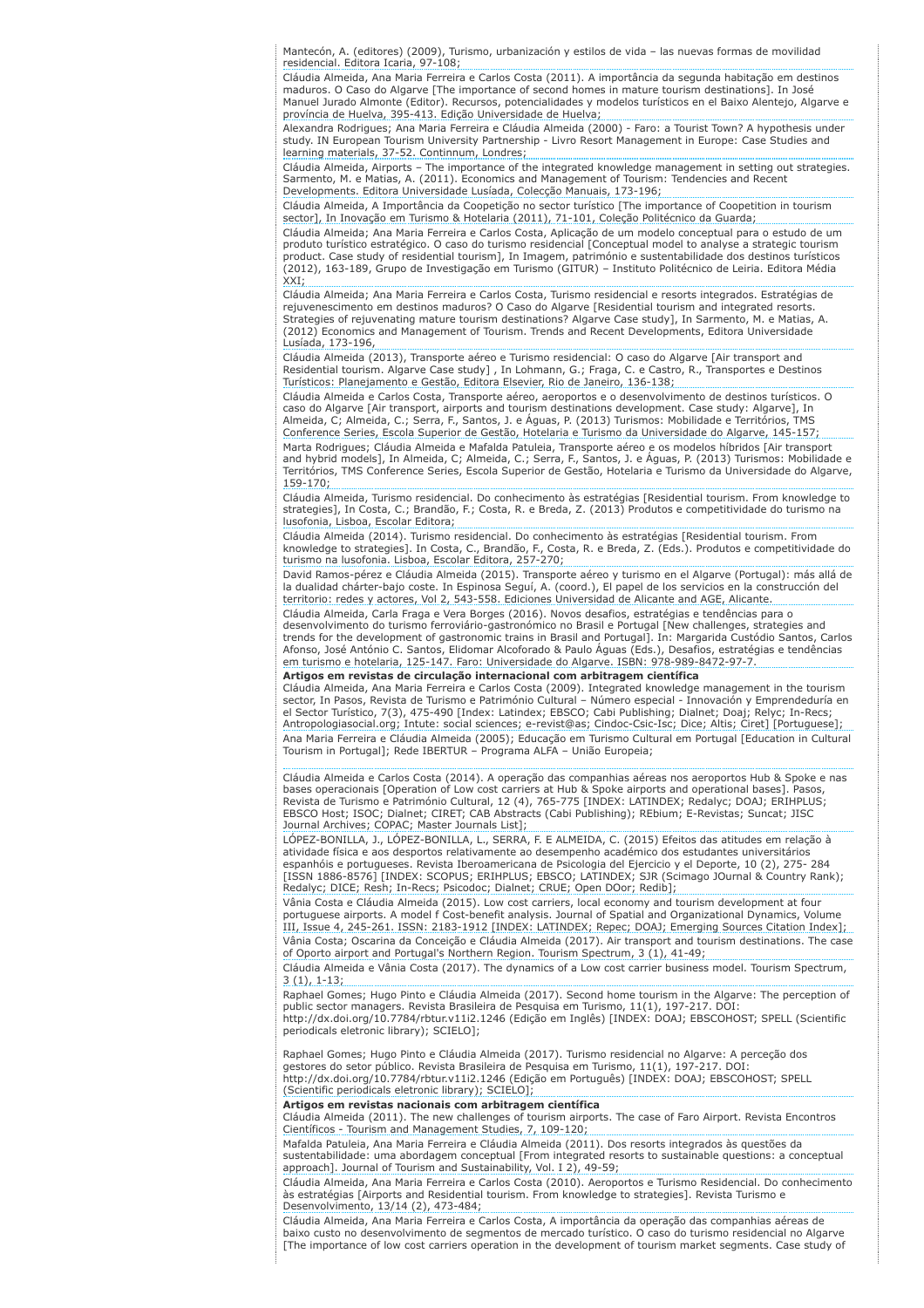residential tourism in the Algarve]. , In RPER – Revista Portuguesa de Estudos Regionais (2008), 19, 7-21. Edição APDR;

Suzy Vieira e Cláudia Almeida (2004) – Viagens de Incentivo em Portugal [Incentive trips in the Algarve]. IN dos algarves – Revista da Escola Superior de Gestão, Hotelaria e Turismo – Universidade do Algarve, 12 Cláudia Almeida e Carlos Costa (2012). A Operação das companhias aéreas de baixo custo na Europa. O caso da Ryanair [The operation of low cost carreirs in Europe. Ryanair case study]. Revista Turismo e Desenvolvimento, 17/18 (1), 387-402 [Revista Indexada: Latindex; GetCited; Dialnet; EBSCO; CIRET; Google Scholar; CIRC; CAPES e CAB International];

Fernanda Costa; Cláudia Almeida e Ana Isabel Martins (2017). Turismo Acessível. Boas práticas, desenvolvimento e desafios na Região do Algarve [Accessibile Tourism. Best practices, development and challenges in Algarve region]. OMNIA, 6, 25-38. DOI: https://doi.org/10.23882/OM06-2017-04-03 [INDEX: LATINDEX; ERIHPLUS];

Cláudia Almeida (2015). Transporte aéreo, acessibilidades e turismo. Importância para o desenvolvimento de novos segmentos de procura turística [Air transport, accessibilities and tourism. Importance for the development of new segments in tourism demand] Cadernos do Grei, nº 29 [maio de 2015]. Grupo de Estudos Interdisciplinares, Universidade do Algarve;

Cláudia Almeida (2017), Acessibilidades aéreas na Europa. A dinâmica da operação das LCC. O caso Ryanair [Air Accessibilities in Europe. LCC Dynamics. Ryanair case study]. OMNIA, Revista Interdisciplinar de Ciências e Artes, 7, 117-124. DOI: http://omnia.grei.pt/OM07/OM20170200064.html

# Publicações em actas de encontros científicos

Cláudia Almeida (2012). "Aeroportos turísticos. Que condicionantes? Que desafios?". Anais do I Fórum CONPEHT de Pesquisa Científica em Turismo, Rio de Janeiro, Outubro de 2012, 34/46;

Cláudia Almeida (2012). "Aeroportos hub, Spoke e bases operacionais. Revisão de conceitos". Anais do I Fórum

CONPEHT de Pesquisa Científica em Turismo, Rio de Janeiro, Outubro de 2012, 78/87.<br>Cláudia Almeida (2011). "Modelos teóricos de análise do mercado de segunda habitação", no âmbito da 1ª<br>Conferência de Planeamento Regional Habitação", realizado na Universidade de Aveiro e promovido pela APDR, Novembro de 2011; Outras publicações

Artigo "A importância das Estratégias dos Aeroportos para o desenvolvimento do Turismo Residencial. O caso do aeroporto de Faro", para a Revista Aeroportos (ANA, Aeroportos de Portugal), nº39 – Setembro/Outubro 2007;

De Junho de 2006 até Outubro de 2007, elemento do grupo que realiza o boletim "Números & Estatísticas" para a revista da Associação de Turismo do Algarve (ATA);

Artigo "A Importância da Qualidade e da Inovação para o destino Algarve", para a Revista INFOBIC (a aguardar publicação)

Artigo "As Companhias Low Cost no Aeroporto de Faro" em co-autoria com Francisco Pita, para a revista "Transporte em Revista" – Dezembro de 2005;

Cláudia Almeida, Ana Maria Ferreira e Carlos Costa, A problemática das segundas habitações em destinos maduros. O caso do Algarve; In Revista de Divulgação Científica AICA, nº 2, Dezembro de 2010, pp. 47-59.

## 10. Communications in scientific meetings

#### Comunicações orais por convite

Em 14 de Novembro de 2001, comunicação sob o título "Aplicação de Sistemas de Gestão da Qualidade nas Agências de Viagens e Turismo", no Seminário organizado pela APQ, no âmbito do Mês da Qualidade 2001; Em 29 de Maio de 2002, comunicação sob o título "Importância de uma cultura de qualidade nas empresas turísticas – Caso prático: Agências de viagens em Portugal", apresentado na Universidade de Huelva, ao abrigo de protocolo entre a mesma instituição e a ESGHT;

Em 2 de Março de 2004, apresentação de comunicação no âmbito de European Tourism Master – ESGHT, Universidade do Algarve, sob o título "The Importance of a quality culture –Case study: Travel agencies"; Em 21 de Abril de 2005, Comunicação Internacional sob o tema "A Integração da sustentabilidade na cadeia de distribuição dos Operadores Turísticos", nas instalações do Instituto Politécnico de São Tomé e Príncipe ao abrigo do Contrato Programa entre a Universidade do Algarve/ESGHT e o Instituto Politécnico de São Tomé e Príncipe;

Em 20 de Maio de 2005, comunicação Internacional no Seminário PIDEC 2005 (Programa Iberoamericano de Desarollo de Estudos de Caso), sob o tema "Simulação Fly with Mr. Bubbles", realizado nas instalações da ESGHT;

Em 14 de Novembro de 2005, comunicação sob o tema " Novos desafios de Qualidade e Inovação na Hotelaria", inserido no Workshop: "Gestão Hoteleira – Perspectivas, Tendências e Desafios", organizado pela Direcção do Curso Superior de Gestão Hoteleira da Escola Superior de Gestão, Hotelaria e Turismo, nas instalações da mesma escola;

Em 23 de Novembro de 2005, comunicação sob o tema " A Importância da Inovação e Qualidade para o turismo algarvio", inserido no Workshop: "Visões da Qualidade para o turismo do Algarve", organizado pela Associação Portuguesa para a Qualidade, no âmbito do Projecto QIT Algarve (Qualidade e Inovação do Turismo no Algarve);

Em 3 de Janeiro de 2006, comunicação sob o tema "As companhias aéreas de baixo custo – Realidade emergente no Algarve – Potencial tema de Investigação", inserido no 3ºCongresso de Transportes, organizado pelo Grupo de Transportes da Faculdade de Engenharia da Universidade do Porto, na Covilhã;

Em 24 de Novembro de 2006, comunicação sob o tema "A Importância da Qualidade e da Inovação nos serviços", apresentado na Conferência "Qualidade e Inovação nos Serviços", organizado pela Direcção Regional de Economia – Delegação Sul e realizado nas suas instalações em Faro;

Em 30 de Novembro de 2006, Palestra Equipa UALG sob o tema "Como chegam até nós os turistas que nos visitam", apresentado na Escola Profissional de Alte;

Em 26 de Março de 2007, comunicação sob o tema "A importância da investigação sobre a temática do turismo residencial", inserido no programa de trabalhos do Painel de Debate sobre Turismo residencial, organizado e realizado nas instalações da Direcção do Aeroporto de Faro;

Em 14 de Abril de 2007, comunicação internacional sob o tema "A operação das companhias aéreas de baixo custo no Aeroporto de Faro (1996-2006)", apresentado na Conferência Advances in Tourism Economics, realizado no Instituto Piaget em Santo André nos dias 13 e 14 de Abril de 2007;

Em 7 de Dezembro de 2007, seminário sob o tema "Low cost: Viagens em mudança", organizado pela Direcção do Curso de Turismo da Universidade Lusíada de Lisboa;

Em 29 de Fevereiro de 2008, comunicação sob o tema "Turismo residencial: A importância da informação para a delineação de estratégias", organizado pela APEMIP (Associação dos Profissionais e Empresas de Mediação Imobiliária em Portugal), Lagoa;

Em 14 de Março de 2008, comunicação internacional sob o tema "Low cost: Que estratégias e que desafios para o Porto Santo", na Conferência Internacional "Porto Santo: Paraíso em Desenvolvimento", Porto Santo, Vila Baleira – 14 e 15 de Março de 2008;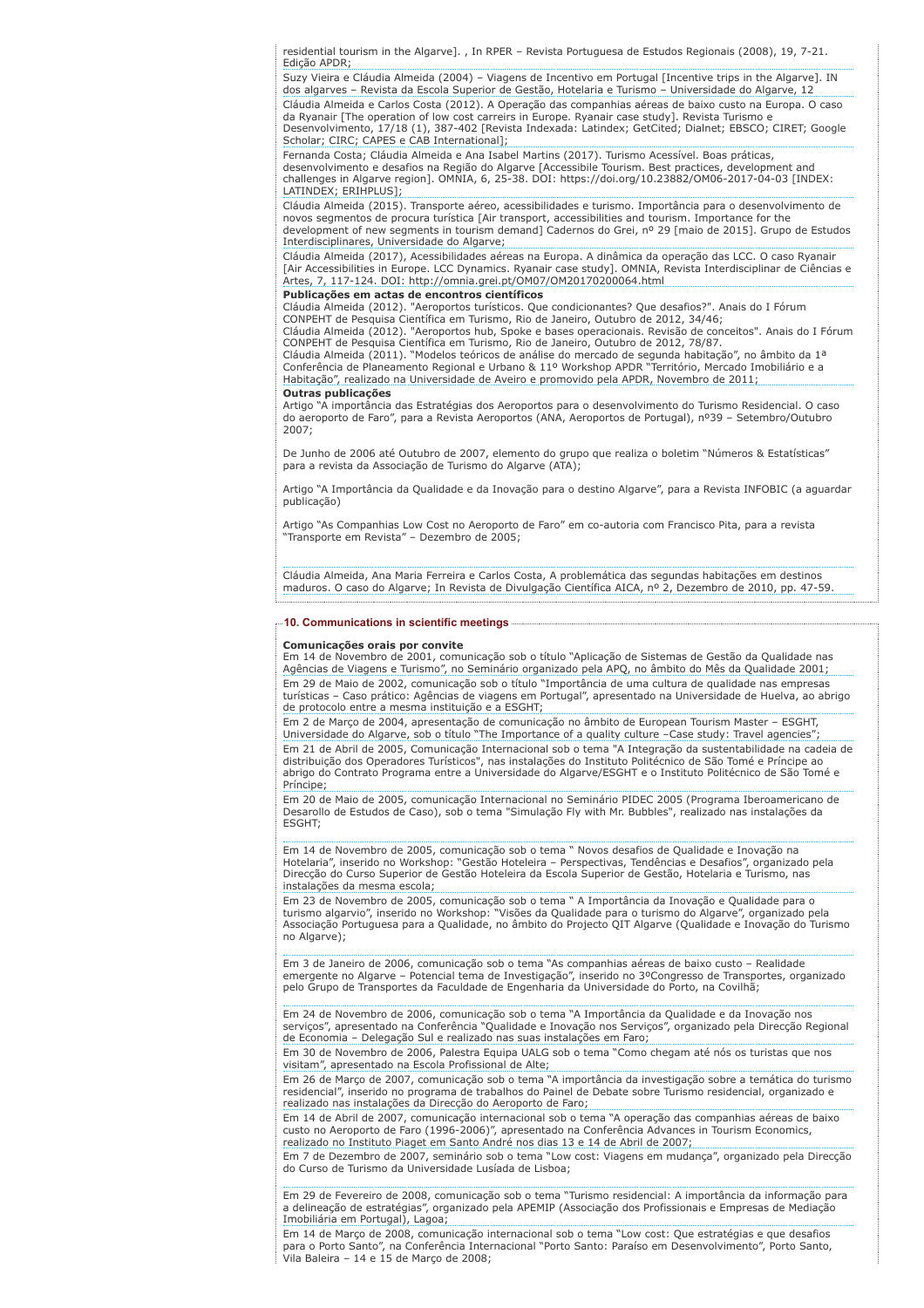Em 13 de Maio de 2008, comunicação internacional sob o tema "Destinos turísticos versus Companhias aéreas de baixo custo. O Caso do Algarve", na Universidade de Alicante no âmbito do Curso Superior de Turismo do Departamento de Sociologia I e Teoria de Educacion;

Em 27 de Março de 2008, seminário sob o tema "A Operação das Low Cost no Aeroporto de Faro (1996-2007)", no âmbito da disciplina de Princípios de Turismo II do Curso Superior de Turismo, ESGHT – Universidade do Algarve, Faro;

Em 20 de Junho de 2008, a convite da Região de Turismo do Algarve, no âmbito do Ciclo de debates – Turismo, o Farol da economia regional, participou como oradora no debate relativo ao "Turismo residencial", onde apresentou os modelos teóricos de suporte à sua investigação de Doutoramento e teceu considerações sobre o perfil de um proprietário de uma segunda habitação no Algarve e do passageiro com intenção de compra de uma habitação na região;

Em 13 de Maio de 2008, comunicação internacional sob o tema "Destinos turísticos versus Companhias aéreas de baixo custo. O Caso do Algarve", na Universidade de Alicante no âmbito do Curso Superior de Turismo do Departamento de Sociologia I e Teoria de Educacion [Ministrada em língua espanhola];

Em 11 de Novembro de 2008, seminário sob o tema "Aeroportos turísticos – Pistas de investigação", no âmbito da disciplina de Gestão de Transportes do Programa Doutoral em Engenharia e Gestão de Transportes [Seminário ministrado em língua inglesa]

Em 21 de Novembro de 2008, comunicação internacional sob o tema "Turismo Residencial, Acessibilidades e Parcerias", no âmbito da Conferência Internacional "Desafios do Novo Paradigma – Turismo Residencial 2009", organizado pela empresa Viva in Portugal em Óbidos no Hotel Mariott Praia d'el Rey;

Em 10 de Fevereiro de 2009, comunicação sob o tema "Proprietários de uma segunda habitação no Algarve. Perfil e motivações", no âmbito da Conferência "Turismo residencial no Algarve. Que posicionamento? Que estratégias", organizado pela ANA - Aeroportos de Portugal, Vale do Lobo;

Em 20 de Março de 2009, comunicação sob o tema "A importância de uma cultura da qualidade em tempos de crise", no âmbito do Curso de Especialização em Gestão de PME's, organizado pela Fundação Odemira; Em 3 de Abril de 2009, comunicação sob o tema "A importância de uma cultura de qualidade nos serviços de mediação imobiliária", no âmbito da EXPOAlgarve Construção, organizado pela APEMIP (Associação dos Profissionais e Empresas de Mediação Imobiliária em Portugal) em Portimão;

Em 27 de Abril de 2009, comunicação sob o tema "Turismo residencial e resorts integrados: Estratégias de rejuvenescimento em destinos maduros? O caso do Algarve", no âmbito da Conferência "Desenvolvimento Turístico de Base Regional: Produzir localmente para competir globalmente", organizado pelo Instituto Piaget de Vila Nova de Santo André;

Em 30 de Novembro de 2010, comunicação nacional sob o tema "Coopetir para vencer hoje e no futuro", no âmbito do Seminário "Hotels 2.0 – A Psicologia das Redes Sociais", realizado em Lisboa e promovido pela HDM e pela ED, Consulting;

Em 10 de Novembro 2012 – "Turismo residencial e saúde e bem-estar. Desafios para o Algarve", no âmbito do 1st International Conference on Health and Tourism, organizado pela Universidade do Algarve, entre os dias 7 e 10 de novembro de 2012;

Em 15 de Outubro 2012 – "Eventos, Turismo e Acessibilidades aéreas. Que desafios? Que condicionantes?", no âmbito do CONPEHT Brasil 2012, organizado pelas Faculdades Integradas Hélio Alonso (FACHA), Rio de Janeiro, entre os dias 14 e 18 de outubro de 2012;

#### Outras comunicações orais

Em 15 de Outubro 2012 - "Aeroportos Turísticos. Que condicionantes? Que desafios?", no âmbito do CONPEHT Brasil 2012, organizado pelas Faculdades Integradas Hélio Alonso (FACHA), Rio de Janeiro, entre os dias 14 e 18 de outubro de 2012 [artigo publicado em livro de atas];

Em 15 de Outubro 2012 - "Aeroportos Hub, Spoke e Bases operacionais. Revisão de conceitos", no âmbito do CONPEHT Brasil 2012, organizado pelas Faculdades Integradas Hélio Alonso (FACHA), Rio de Janeiro, entre os dias 14 e 18 de outubro de 2012 2012 [artigo publicado em livro de atas];

Em 3 de Junho 2013 – "Ryanair's operational bases in the south of Europe and the Mediterranean", no âmbito do Workshop "Tourists as Consumers, Visitors, Travellers", organizado pela Free University of Bolzano e realizado em Brunico (Itália) entre os dias 2 e 4 de junho de 2013;

Em 20 de Junho 2013 – "As bases operacionais da Ryanair no Sul da Europa e Mediterraneo", na 19th APDR Conference - Place-based policies and economic recovery, organizado pela APDR e que decorreu na Universidade do Minho, Braga entre os dias 20 e 21 de junho de 2013;

4 de Outubro de 2013 – "Characterization of the decision making process of the purchase of a air travel ticket", na 5th Advances Tourism and Marketing Conference que decorreu no Hotel Pestana Vilasol em Vilamoura, Algarve, entre os dias 2 e 4 de outubro de 2013;

15 de Novembro de 2013 – "Transporte aéreo, aeroportos e o desenvolvimento de destinos turísticos. O caso do Algarve, no Tourism and Management Studies Conference 2013 que decorreu no Hotel Real Marina em Olhão, Algarve, entre os dias 13 e 15 de novembro de 2013;

Em 15 de Abril de 2011, comunicação internacional sob o tema "Airports - The importance of the integrated knowledge management in setting out strategies", no âmbito do Advances in Tourism Economics, realizado na Universidade Lusíada em Lisboa nos dias 14 e 15 de Abril

Em 31 de Agosto de 2011, comunicação internacional sob o tema "Low cost airlines, Airports and Tourism. The case of Faro Airport", no âmbito da Conferência ERSA 2011 – Special Session: Air Transport and Local Development, realizado na Universidade de Barcelona em Barcelona entre os dias 30 de Agosto e 3 de Setembro de 2011

Em 16 de Setembro de 2011, comunicação internacional sob o tema "Second home tourism. The case of Algarve", no âmbito do Seminário MIRIAD - Dynamics & Perspectives in the 21st Century, realizado na Escola de Hotelaria e Turismo do Algarve em Faro entre os dias 14 e 17 de Setembro de 2011

Em 26 de Outubro de 2011, comunicação internacional sob o tema "The new challenges of tourism airports. The case of Faro Airport", no âmbito do First International Tourism and Management Studies - Algarve 2011, organizado pela ESGHT da Universidade do Algarve, realizado no Hotel Real Marina em Olhão; Em 18 Maio 2012 - "A operação das companhias aéreas e baixo custo na Europa. O caso da Ryanair", no âmbito do INVTUR 2012, organizado e realizado na Universidade de Aveiro entre os dias 16 e 18 de maio de 2012 [artigo publicado];

Em 28 de Novembro de 2008, comunicação sob o tema "A importância da operação das companhias aéreas de baixo custo no desenvolvimento de segmentos de mercado turístico. O caso do turismo residencial no Algarve", organizado pela APDR (Associação Portuguesa para o Desenvolvimento Regional), Lisboa; Em 4 de Janeiro de 2007, comunicação sob o tema "O Impacte da operação das companhias aéreas de baixo

custo na estrutura de tráfego do Aeroporto de Faro – 1996/2006", apresentado na 4ª Conferência do Grupo de Transportes da Faculdade de Engenharia da Universidade do Porto, em Leiria; Em 25 de Novembro de 2005, comunicação internacional sob o tema "As Companhias aéreas de baixo custo –

Pistas para possíveis investigações científicas", apresentado na VII Encontro Hispano-Luso de Economia Empresarial Estratégia, Inovação e Desenvolvimento Sustentável no Turismo, realizado nas instalações da Escola Superior de Gestão, Hotelaria e Turismo, nos dias 24 e 25 de Novembro.

| ≞11. Languages <sup>.</sup> |                |                |                     |  |
|-----------------------------|----------------|----------------|---------------------|--|
| Language                    | <b>Reading</b> | <b>Writing</b> | <b>Conversation</b> |  |
| Portuguese                  | Very good      | Very good      | Very good           |  |
| French                      | Very good      | hoof           | Good                |  |
| English                     | Very good      | hoor           | Good                |  |
|                             |                |                |                     |  |